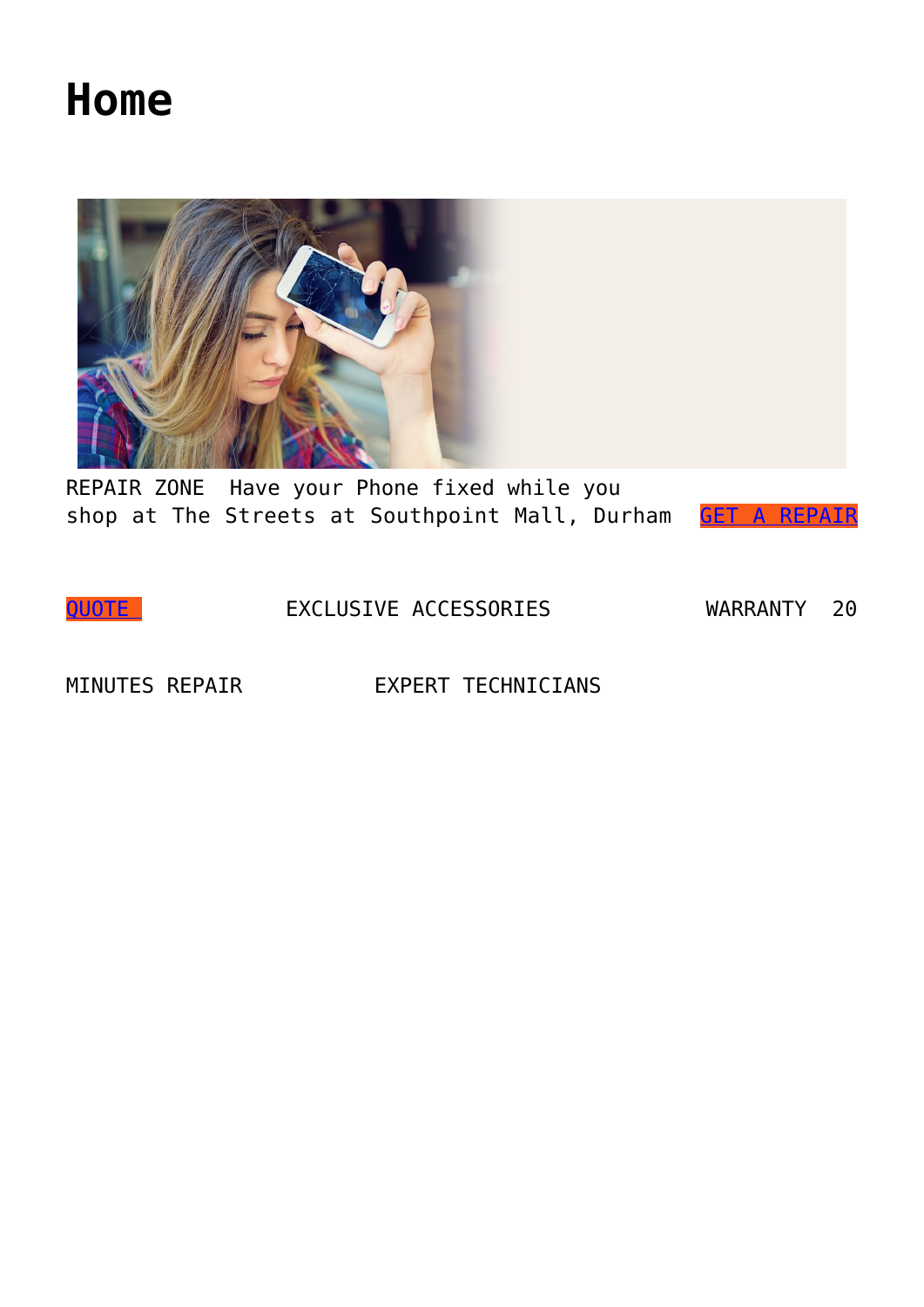

REPAIR ZONE Have your Phone fixed while you shop at The Streets at Southpoint Mall, Durham. [GET A FREE REPAIR QUOTE](https://repairzoneusa.com/free-repair-estimate/)

EXCLUSIVE ACCESSORIES WARRANTY 20 MINUTES

## REPATR **EXPERT TECHNICIANS**

[tm spacer size="sm:100;lg:80"][tm heading style="modern" custom\_google\_font="" align="center" text\_color="custom" custom text color="#ababab"]Repair

Services[/tm\_heading][tm\_spacer size="lg:25″][tm\_heading tag="h4″ custom\_google\_font="" align="center" font\_size="sm:28;md:34;lg:40″ line\_height="1.4″]"Let us fix your device at the Streets at Southpoint Mall Durham, All it takes is 20 minutes"[/tm\_heading][tm\_spacer size="lg:36"][tm\_grid columns="xs:1;sm:2;lg:3" row\_gutter="lg:15″][tm\_box\_icon style="02″ icon\_type="fontawesome5″ icon\_fontawesome5="fa fa-mobile-alt" box\_link="url:https%3A%2F%2Frepairzoneusa.com%2Fiphone-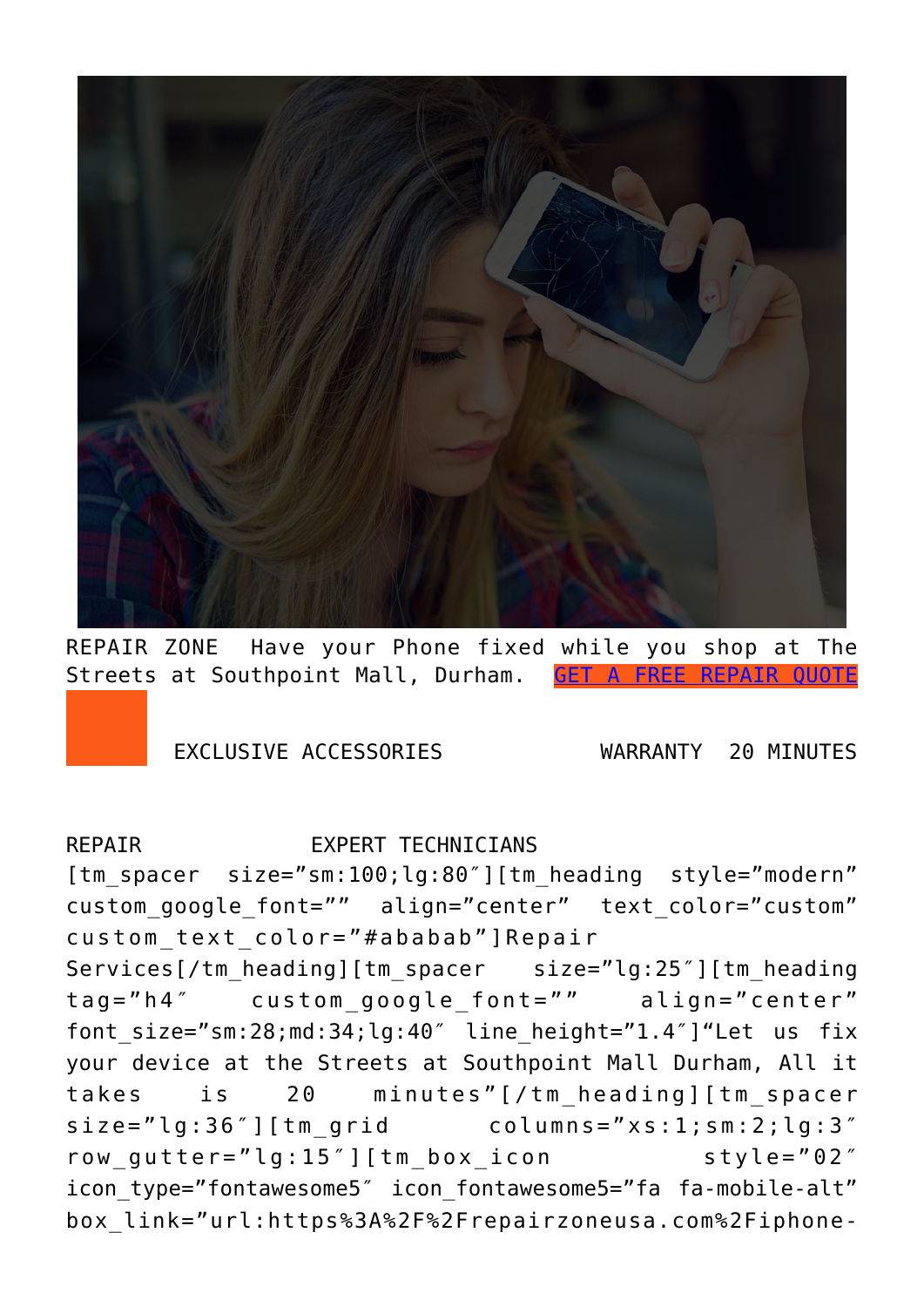repair%2F|title:iPhone%20Repair" heading="iPhone Repair" text="Are you in need of your iPhone repair? Just stop by at Repair Zone in the South Point Mall. We will get you back in the business in 20 minutes." button="url:https%3A%2F%2Frepairzoneusa.com%2Fiphonerepair%2F"][tm\_box\_icon style="02″ icon\_type="fontawesome5″ icon fontawesome5="fal fa-tablet" box\_link="url:https%3A%2F%2Frepairzoneusa.com%2Fipad-repairservices%2F|title:Business" heading="iPad Repair" text="Is a damaged iPad slowing you down? Contact Repair Zone Southpoint Mall Durham, Our repair experts will have your iPad repaired in before you know it."][tm\_box\_icon style="02″ icon type="fontawesome5" icon fontawesome5="fal fa-mobile" box\_link="url:https%3A%2F%2Frepairzoneusa.com%2Fsamsung-phonerepair-services%2F|title:Education" heading="Samsung Repair" text="Call us or get a free estimate for your Samsung phone repair."][tm\_box\_icon style="02″ icon\_type="fontawesome5″ icon fontawesome5="fa fa-tablet-alt" box\_link="url:https%3A%2F%2Frepairzoneusa.com%2Ftabletrepair%2F|title:Travel%20%26%20Adventure" heading="Tablet Repair" text="Broken Tablet? Just call Repair Zone, we will fix it in no time."][tm\_box\_icon style="02″ icon type="fontawesome5" icon fontawesome5="far fa-mobile-alt" box\_link="url:https%3A%2F%2Frepairzoneusa.com%2Fall-otherphone-repair%2F|title:Healthcare" heading="All Other Phone Repair" text="For any other phone repair please call Repair Zone or stop by our store at Southpoint Mall."][/tm\_grid][tm\_spacer size="lg:25″][tm\_heading custom\_google\_font="" md\_align="center" sm\_align="center" xs\_align="center" text\_color="custom" custom\_text\_color="#ffffff" animation="pop-up" el class="lowprice" font size="xs:20;sm:20"]LOW PRICE GUARANTEED[/tm\_heading][tm\_spacer size="lg:25″][tm\_spacer size="lg:25″]